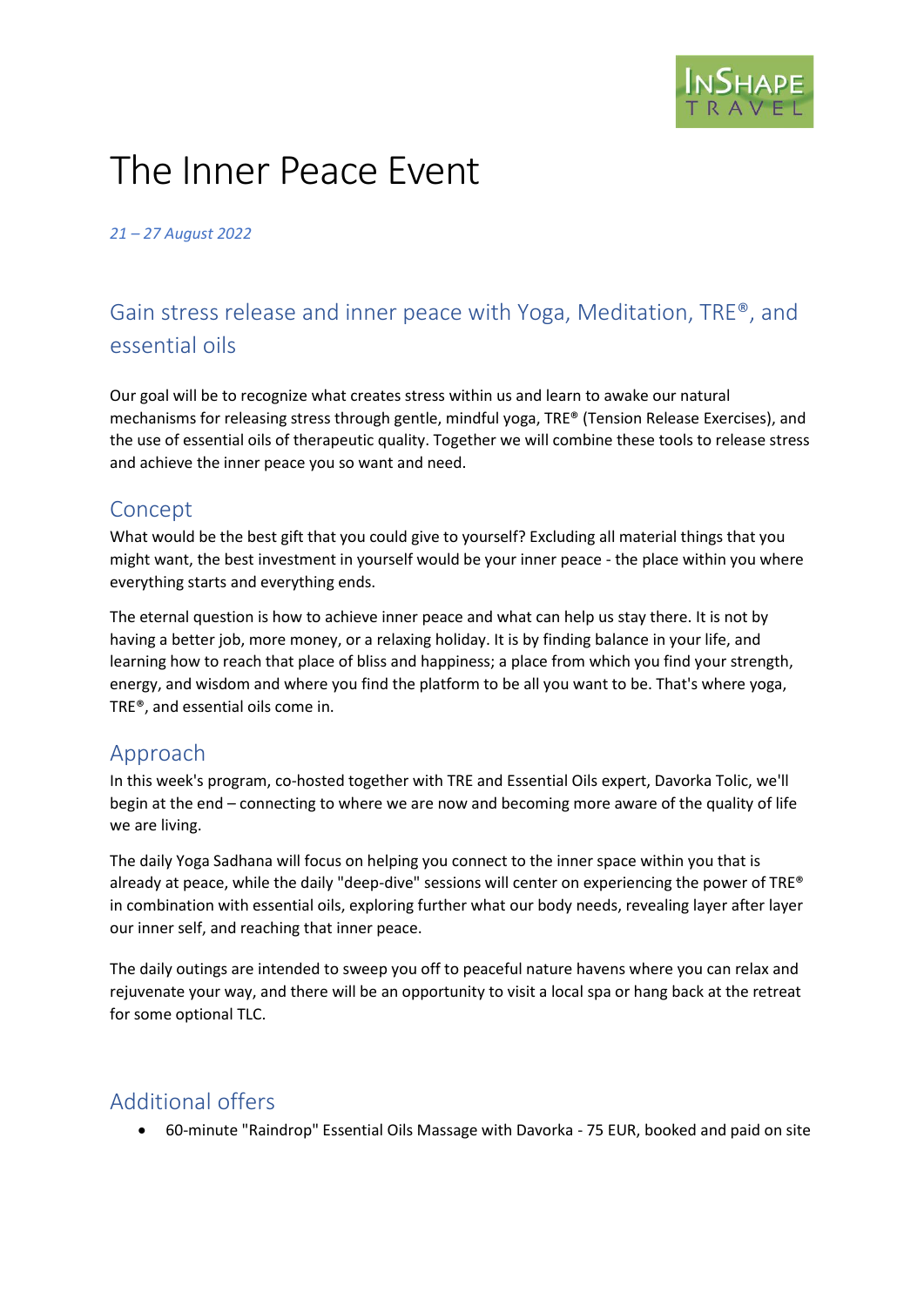

## Program Package

More than just a yoga retreat, this unique holistic wellness and education experience includes:

### **Accommodation & Meals**

A dedicated retreat space designed to support your holistic experience by providing:

- Ambient facilities and accommodation that help you rest & reflect
- Twice daily fresh and nurturing "Dalma-Veg" meals
- Free water, mineral water, tea, and herbal drinks at each meal
- A daily helping of seasonal fruits & treats
- Free access to tea corners w/organic herbs
- Free WiFi
- Free access to library of books, magazines, music, films, games & art supplies
- Free use of a beach towel & foam mat
- Essential toiletries
- The comforts of staying in a home away from home

### **Holistic Lifestyle Program**

A multi-dimensional Holistic Lifestyle program that includes:

- Sacred opening & closing ceremonies (Sunday & Friday)
- Chakra test to assess your overall state of being (at retreat start)
- A daily integrated Yoga Sadhana practice
- A daily "deep-dive" into TRE and the use of essential oils
- A 30-min. Essential Oils Consultation with Davorka
- A program manual with daily questions to help you focus on key areas of yourself and your life each day
- Daily free time to relax & rejuvenate your way
- Free use of a Yoga Kit (mat, mat bag, block, strap, blanket, cushion & protective foam mat)
- Wide choice of optional holistic treatments & workshops that you can add to your package, according to your personal needs
- Optional spa services with a local provider

### **Transfers & Tours**